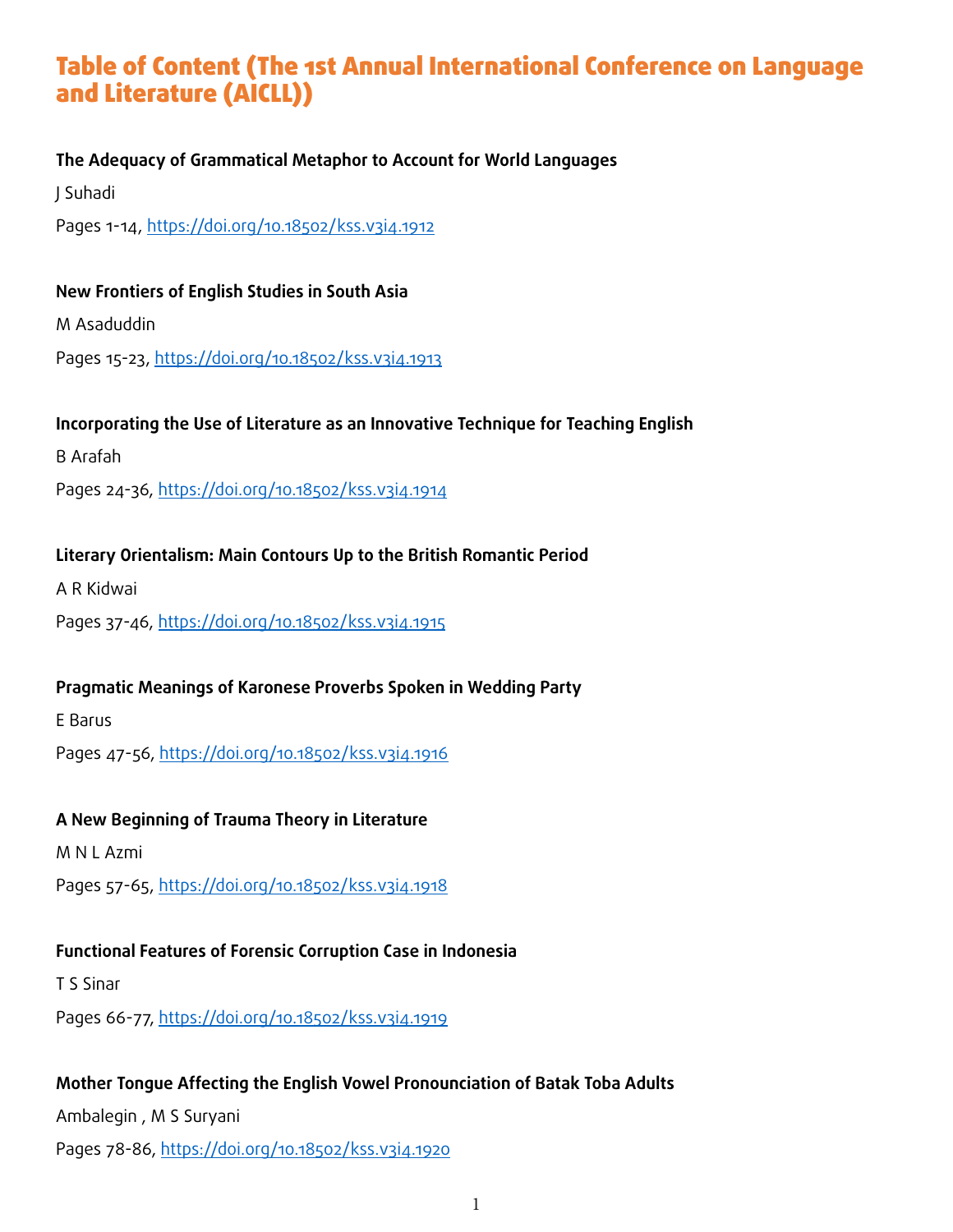#### **Constructivist Learning Theory: The Contribution to Foreign Language Learning and Teaching**

A Suhendi, Purwarno

Pages 87-95, https://doi.org/10.18502/kss.v3i4.1921

#### **Characters in Ma'mun Affany's Novel 29 Juz Harga Wanita**

A A Sembiring

Pages 96-105, https://doi.org/10.18502/kss.v3i4.1922

#### **Needs Hierarchy in T. B. Silalahi's Novel Toba Dreams**

A Setiawan

Pages 106-115, https://doi.org/10.18502/kss.v3i4.1923

#### **Female Personality in Andrea Hirata's Novel Sirkus Pohon**

Asnani , A Siregar, S Hariani, Pardi

Pages 116-129, https://doi.org/10.18502/kss.v3i4.1924

## **Transcendental Approach into Danarto's Selected Short Stories**

Baihaqi , Imran , Muhammad Yakob Pages 130-141, https://doi.org/10.18502/kss.v3i4.1925

## **Personality Traits in Frederict Backman's Novel A Man Called Ove**

C W Natalia

Pages 142-148, https://doi.org/10.18502/kss.v3i4.1926

#### **Feminism in Abidah El Khalieqy's Novel Perempuan Berkalung Sorban**

C H Sipahutar

Pages 149-155, https://doi.org/10.18502/kss.v3i4.1927

## **Improving Students' Speaking Ability Through Play Scripts**

D Supriya

Pages 156-166, https://doi.org/10.18502/kss.v3i4.1928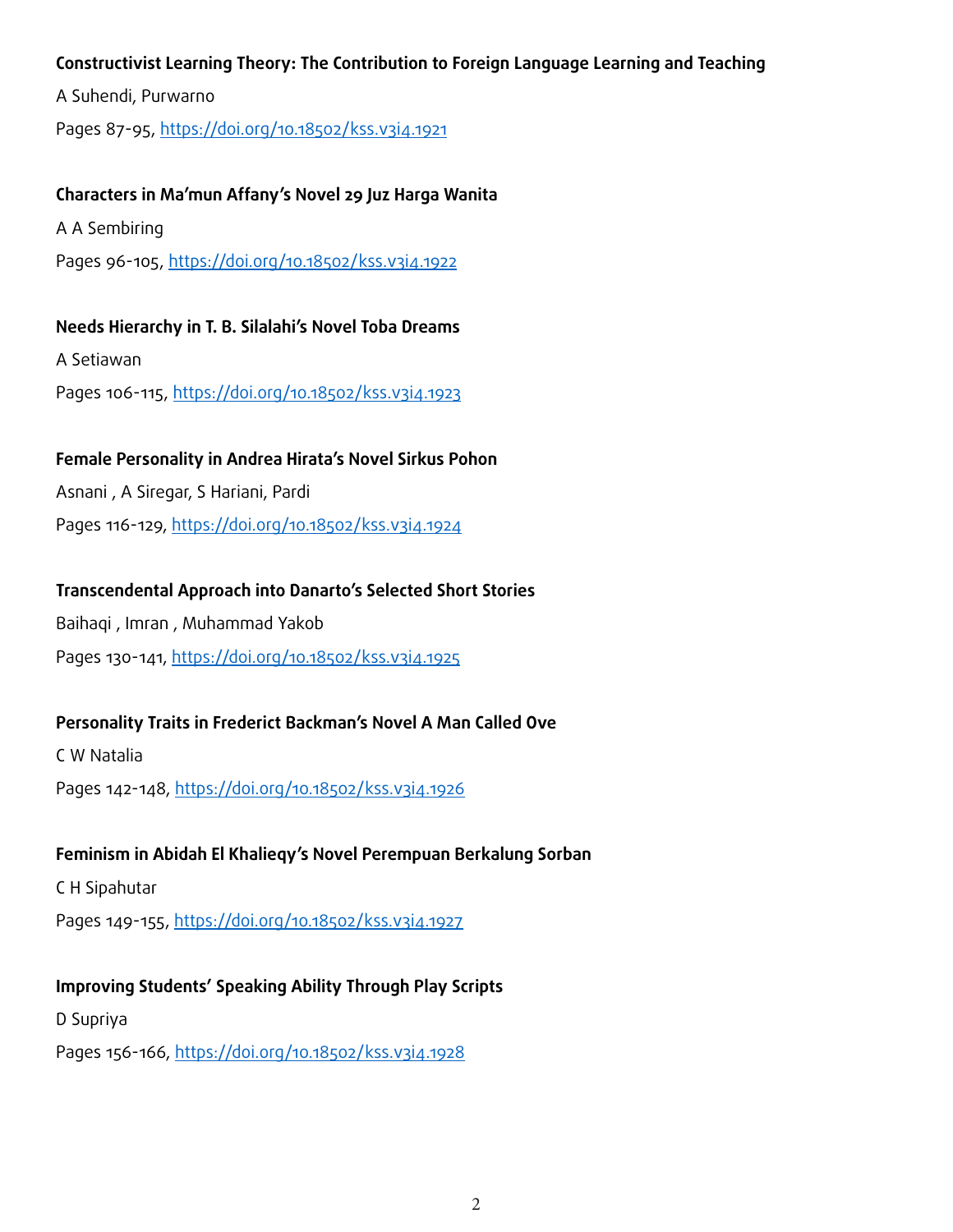## **Satire on Capitalism in Bertold Brecht's Caucasian Chalk Circle**

D Sitepu, Z Sahri, A Siregar

Pages 167-177, https://doi.org/10.18502/kss.v3i4.1929

## **Social Contexts of Phonological Contrasts and Indexicality: Variability and Identity among Singkils**

D Suhery, S I Hasnain

Pages 178-190, https://doi.org/10.18502/kss.v3i4.1930

## **The Effects of Process Writing Approach on Performance of an Overcrowded EFL Writing Class at a University in Thailand**

D Dokchandra

Pages 191-206, https://doi.org/10.18502/kss.v3i4.1931

## **Multimodal Discourse Analysis in Dettol Tv Advertisement**

D Pratiwy, S Wulan

Pages 207-217, https://doi.org/10.18502/kss.v3i4.1932

## **Characterization in Ahmad Fuadi's Novel Negeri 5 Menara**

D W Ningsih

Pages 218-227, https://doi.org/10.18502/kss.v3i4.1933

## **Speech Function on the Text Romeo and Juliet Drama**

D J Artha, Listiani

Pages 228-236, https://doi.org/10.18502/kss.v3i4.1934

## **Moral Education Value in Ahmad Fuadi's Novel Rantau Satu Muara**

D Susanti

Pages 237-246, https://doi.org/10.18502/kss.v3i4.1935

## **Feminism in Pramoedya Ananta Toer's Novel Gadis Pantai**

D Febrina

Pages 247-254, https://doi.org/10.18502/kss.v3i4.1936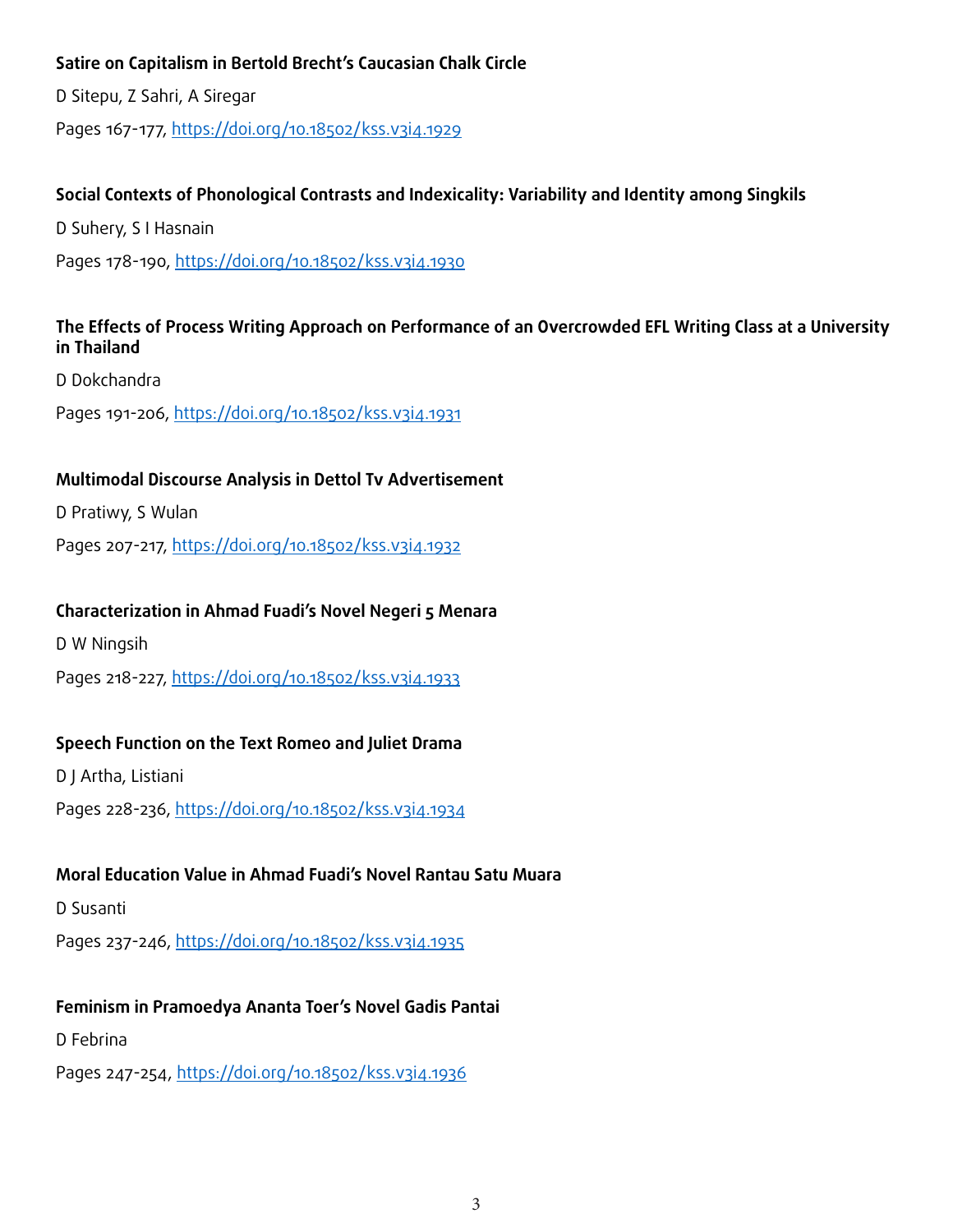## **Pragmemic Triggers in the Acehnese Commensality**

D Fitrisia, R Sibarani, Mulyadi , M U Ritonga Pages 255-265, https://doi.org/10.18502/kss.v3i4.1937

## **Supernatural Power in William Shakespeare's the Tempest**

D Efrizah

Pages 266-277, https://doi.org/10.18502/kss.v3i4.1938

## **Speech Act in Arafat Nur's Novel Tanah Surga Merah**

D A Ginting

Pages 278-286, https://doi.org/10.18502/kss.v3i4.1939

## **Moral Value in Charlotte Bronte's Novel Jane Eyre**

E Susana

Pages 287-294, https://doi.org/10.18502/kss.v3i4.1940

## **Engagement and Graduation in Text of the Law on Electronic Information and Transaction**

E B Surbakti, T S Sinar, E Setia, Suriyadi Pages 295-305, https://doi.org/10.18502/kss.v3i4.1941

## **Nominal Word Formations in Toba Batak Language: A Study of Generative Morphology**

E Ambarita, R Sibarani, D Widayati, E Setia Pages 306-320, https://doi.org/10.18502/kss.v3i4.1942

## **Character Strengths in E. Rokajat Asura's Novel Air Mata Surga**

E A Puspita

Pages 321-331, https://doi.org/10.18502/kss.v3i4.1943

## **Serdang Malay's Flora Lexicon of Masam (Sour) Category: The Representation of Environmental Treasury**

Faridah

Pages 332-342, https://doi.org/10.18502/kss.v3i4.1944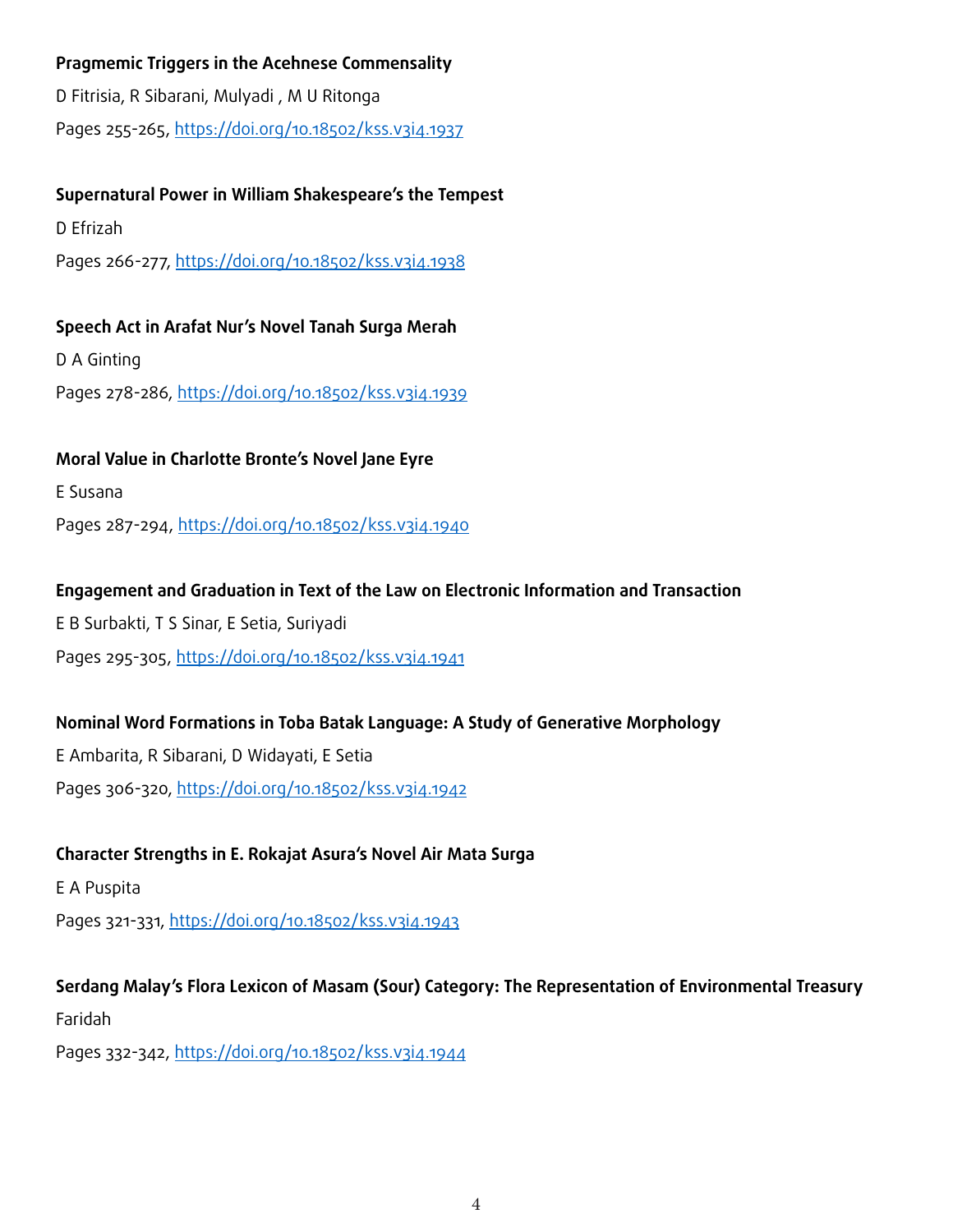## **Improving Students' Writing Ability in Recount Text Using Picture Series**

F Ekarista

Pages 343-351, https://doi.org/10.18502/kss.v3i4.1945

## **The Implementation of Theme Based Teaching to Improve Students' Achievement in Narrative Text**

H Tussa'diah, K Nurfadillah

Pages 352-360, https://doi.org/10.18502/kss.v3i4.1946

## **The Existence of Mangandung Tradition in Wedding Ceremony of Angkola Society**

Hennilawati , S Diana

Pages 361-371, https://doi.org/10.18502/kss.v3i4.1947

#### **The Implementation of Genre-based Approach in Improving Students' Descriptive Writing Ability Through Sidney Sheldon's Novel Rage of Angels as Role Models**

I Ahmad

Pages 372-382, https://doi.org/10.18502/kss.v3i4.1948

## **Fictional Characters in Asma Nadia's Novel Surga Yang Tak Dirindukan**

I Yulizar

Pages 383-392, https://doi.org/10.18502/kss.v3i4.1949

## **Empowering Medan Art Community Through Developing Graffity Writing as Creative Industry Model (The Local Wisdom of Malay Deli)**

Juliana , Fatimah , A Yanti

Pages 393-403, https://doi.org/10.18502/kss.v3i4.1950

## **Conflict in Asma Nadia's Novel Surga Yang Tak Dirindukan**

J Pane

Pages 404-410, https://doi.org/10.18502/kss.v3i4.1951

## **Linguistic Taboos in Karonese Culture**

J Barus, R Sibarani, A Saragih, Mulyadi

Pages 411-421, https://doi.org/10.18502/kss.v3i4.1952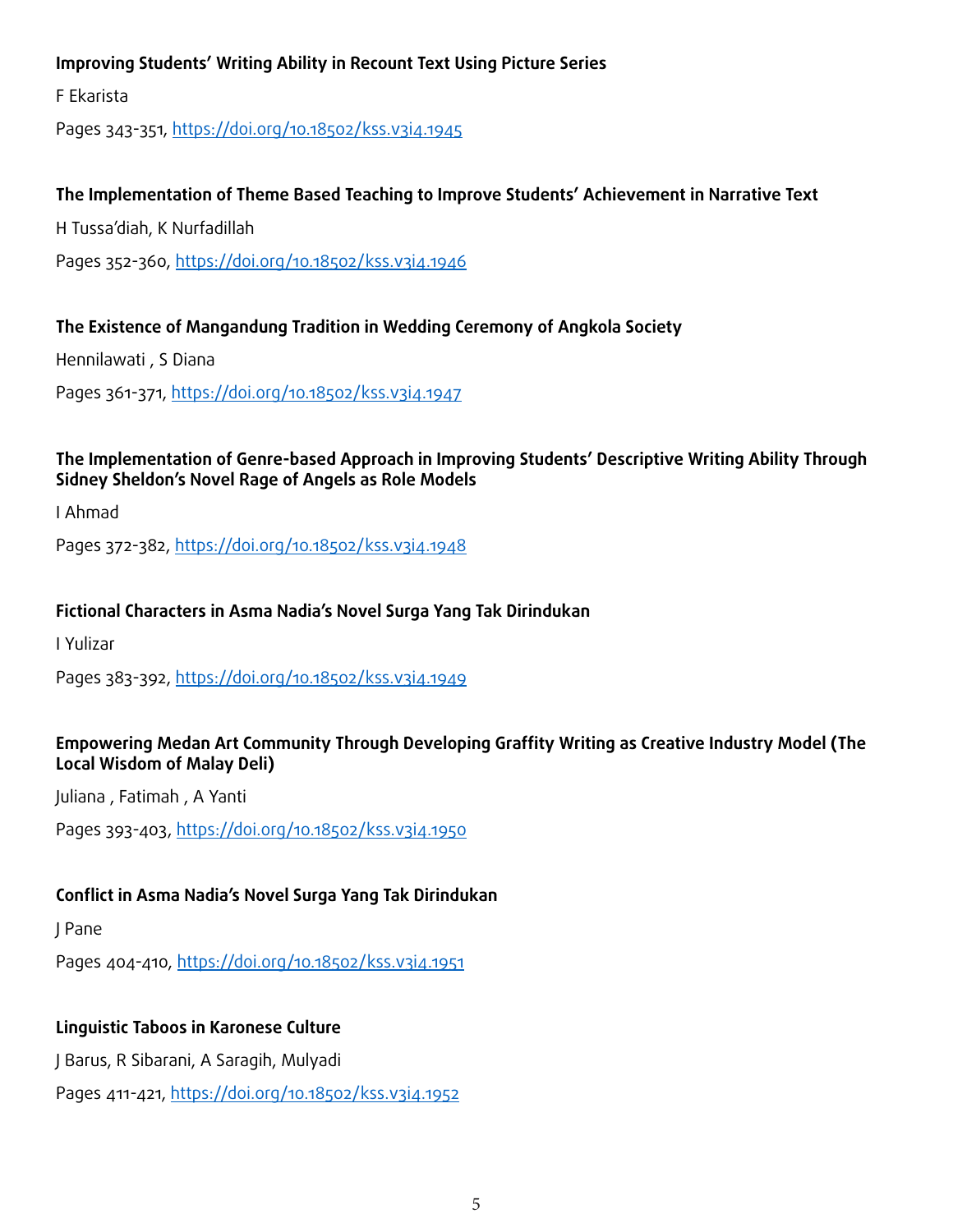## **Reflection of Javanese Characters in Afifah Afra's Novel Nun Pada Sebuah Cermin**

J Suhadi, Purwarno

Pages 422-434, https://doi.org/10.18502/kss.v3i4.1953

## **The Adequacy of the Theory of Logical Function Applied to Some Clauses in Chinua Achebe's Novel Things Fall Apart**

L Mardianto, J Suhadi, Purwarno

Pages 435-451, https://doi.org/10.18502/kss.v3i4.1954

## **A Multimodal Analysis of Advertisement of Online Marketplace Shopee**

L H Napitupulu, E N Bako, N R Ars, T Zein

Pages 452-460, https://doi.org/10.18502/kss.v3i4.1955

## **Code-mixing and Code Switching in Wylvera W.'s Novel Geranium Blossom: Saat Jarak Menguji Cinta: Their Types and Reasons**

M. A Siregar, Pardi , Asnani , S Hariani

Pages 461-472, https://doi.org/10.18502/kss.v3i4.1956

## **Islamization Versus Deislamization of Language a Case of Indonesian Vocabularies**

M F Maulana

Pages 473-483, https://doi.org/10.18502/kss.v3i4.1957

## **Universal Concept in Literary Work Through J.M. Synge's Riders to the Sea**

M Manugeren, Hidayati

Pages 484-493, https://doi.org/10.18502/kss.v3i4.1958

## **Parents' Role in Maintaining and Shifting Kinship Term in Vernacular Language: The Case of Intermarriage Parents in Langsa**

M Ulfa, Chairuddin

Pages 494-502, https://doi.org/10.18502/kss.v3i4.1959

#### **Reality Construction of Women Violence in Online Media**

Marsudi , S Gassing

Pages 503-511, https://doi.org/10.18502/kss.v3i4.1960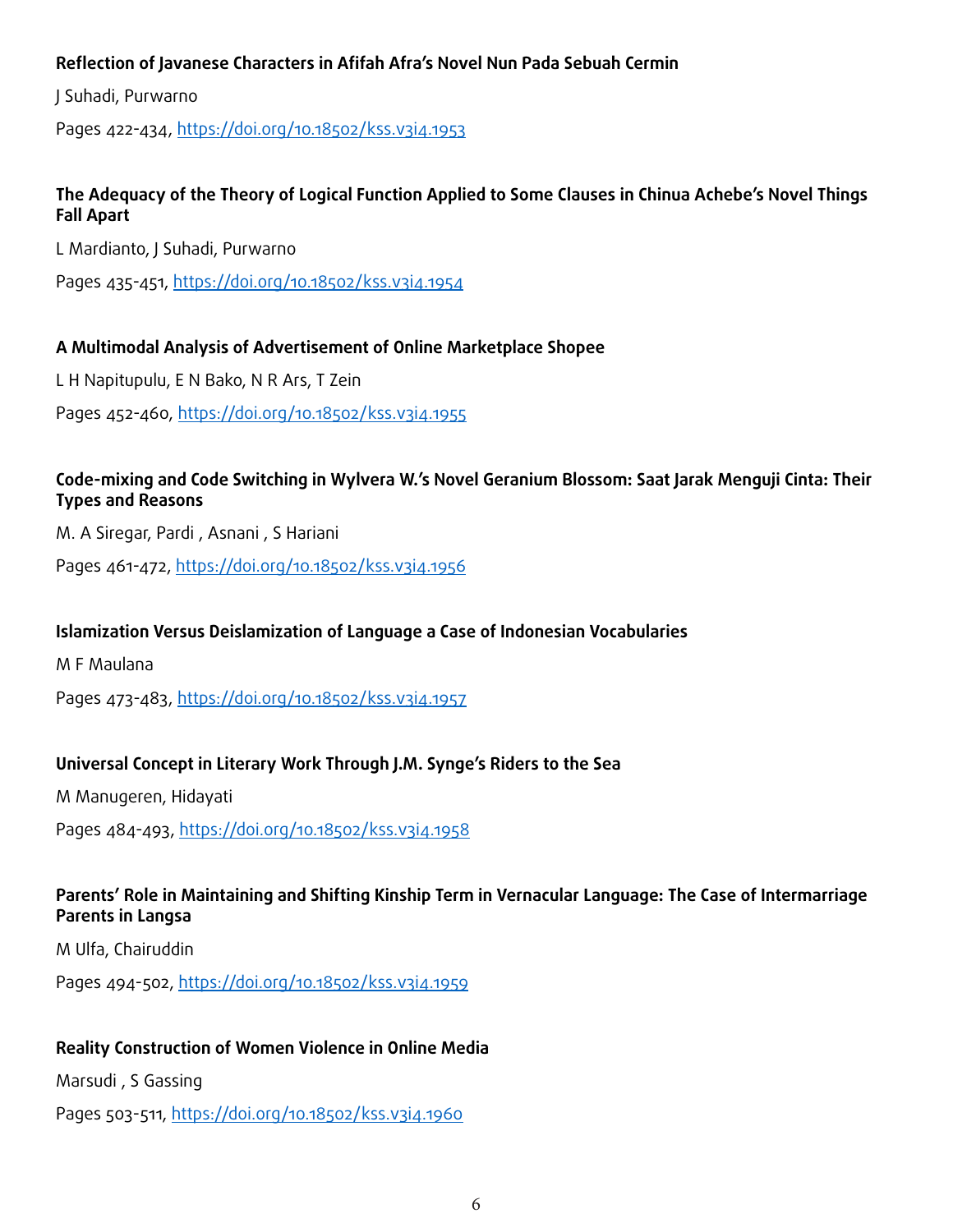## **The Implementation of Culture and Literature Through Mambere Tungkot in Simalungun Batak and Mere Ciken in Karo Batak: The Local Wisdom Maintenance**

M Girsang, M Sembiring

Pages 512-523, https://doi.org/10.18502/kss.v3i4.1961

## **Local Wisdom in the Cultural Symbol of Indonesian Traditional House**

M Sopa

Pages 524-531, https://doi.org/10.18502/kss.v3i4.1962

## **Sincerity in Asma Nadia's Novel Surga Yang Tak Dirindukan 2**

M Putri

Pages 532-538, https://doi.org/10.18502/kss.v3i4.1963

## **Evidence of Crime in Lisa Black's Novel Evidence of Murder**

M M Saputra

Pages 539-550, https://doi.org/10.18502/kss.v3i4.1964

## **Translating Textual Theme in Maba Belo Selambar Dialogue of Karonese Society into English**

M Sembiring, M Girsang

Pages 551-561, https://doi.org/10.18502/kss.v3i4.1965

## **English Non-generic Negation: A Problematic Area for Arabic Translators**

M Farghal Pages 562-574, https://doi.org/10.18502/kss.v3i4.1966

# **Art as a Vehicle for Social Change: The Harlem Renaissance**

M N L Azmi, R K Chelihi, K Nouri

Pages 575-585, https://doi.org/10.18502/kss.v3i4.1967

## **The Downfall of the Protagonist in Christopher Marlowe's Play Doctor Faustus**

M F Suhadi

Pages 586-598, https://doi.org/10.18502/kss.v3i4.1968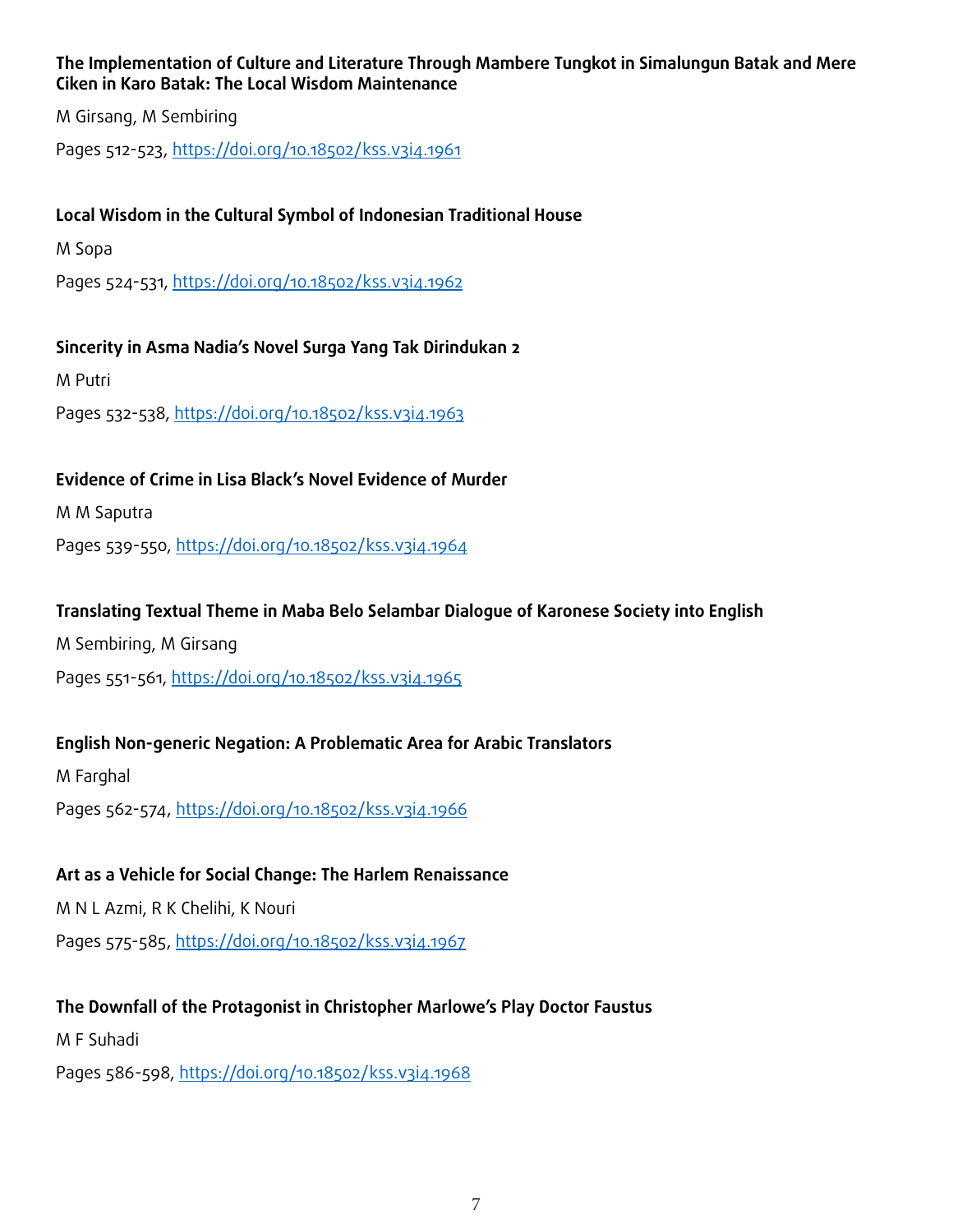## **Non-observance of Maxims in Indonesia Chick Literature with the Special Reference to Ika Natassa's Architecture of Love**

M K Wardana, W Anayati

Pages 599-608, https://doi.org/10.18502/kss.v3i4.1969

## **Linguistic Features as Depicted in Tulembang Mantra**

M S Badaruddin

Pages 609-622, https://doi.org/10.18502/kss.v3i4.1970

## **Aspects of Interpersonal Conflicts in Benni Setiawan's Film Scripts Toba Dreams**

M Abda, J Suhadi, A Suhendi

Pages 623-634, https://doi.org/10.18502/kss.v3i4.1971

## **Literature Literacy as a Medium of Peace and Harmony Between Two Countries**

N M Noor

Pages 635-641, https://doi.org/10.18502/kss.v3i4.1972

## **Effect of Work Conflict on the Employee Motivation**

Nurismilida , A Yolanda, A S R Br.Purba

Pages 642-652, https://doi.org/10.18502/kss.v3i4.1973

## **Nganggung as a Local Wisdom in Andrea Hirata's Dwilogi Padang Bulan**

Pardi , R A Siregar Pages 653-658, https://doi.org/10.18502/kss.v3i4.1974

## **Multimodal in Audiovisual Advertisement**

Pardi , Asnani , A Siregar, S Hariani

Pages 659-668, https://doi.org/10.18502/kss.v3i4.1975

## **Bridging the Gap Between the Students and Teachers' Perspectives on the Learners' Needs to Prepare the English Course Materials**

P W Wijayanto

Pages 669-680, https://doi.org/10.18502/kss.v3i4.1976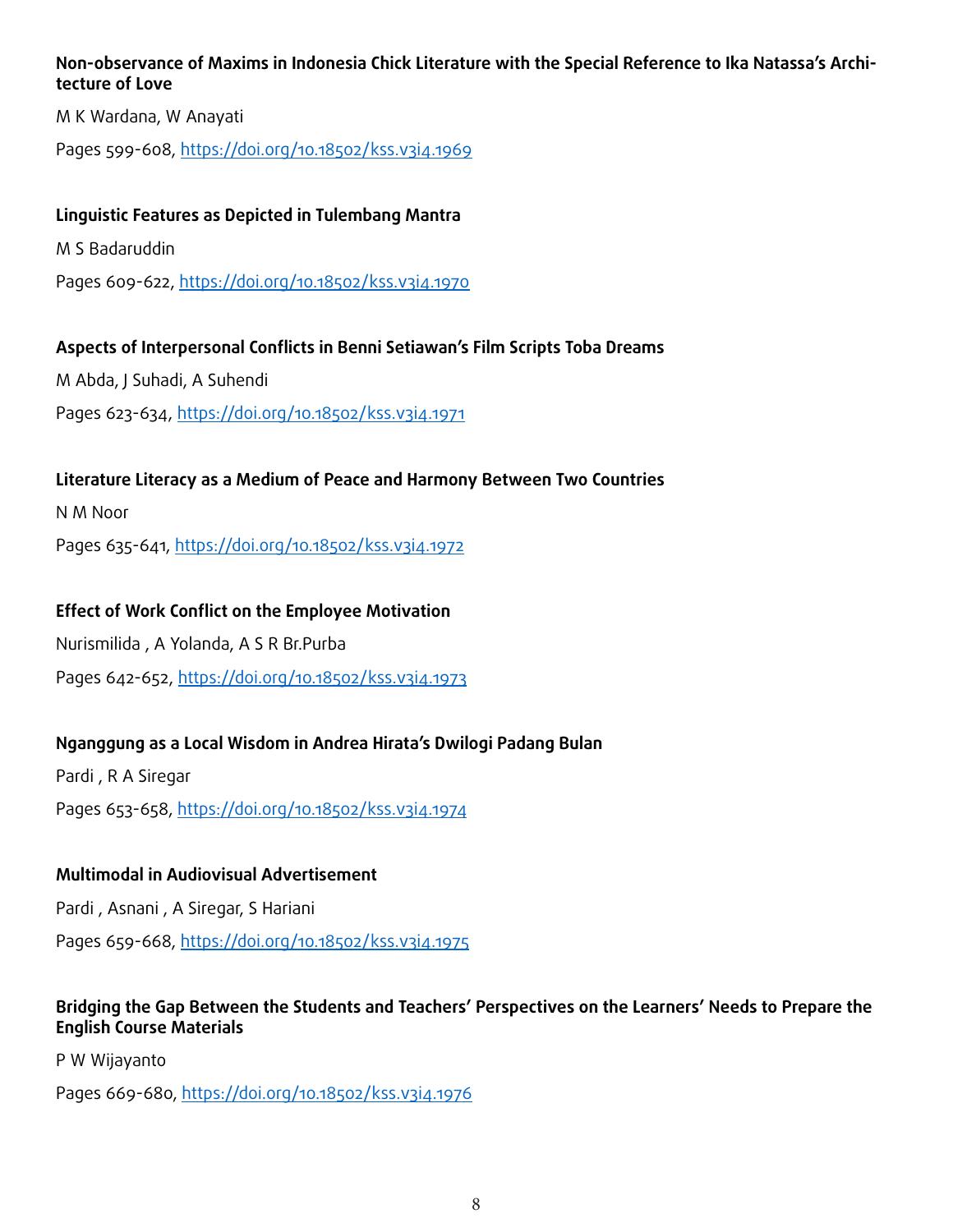## **Main Characters' Conflict in Mishaal Bint Fahd's Film Death of a Princes**

P Rahmawati

Pages 681-692, https://doi.org/10.18502/kss.v3i4.1977

#### **Verbal Clause and Topicalisation in Siladang Language**

P Siwi

Pages 693-707, https://doi.org/10.18502/kss.v3i4.1978

## **Minangkabau's Marriage and Delik Adat Laws in Abdulkarim Khiratullah's Mencari Cinta Yang Hilang**

Purwarno , A Suhendi

Pages 708-719, https://doi.org/10.18502/kss.v3i4.1979

## **Nias Traditional Ceremonies in J. A. Sonjaya's Novel Manusia Langit**

Purwarno , A Suhendi, Azmir

Pages 720-729, https://doi.org/10.18502/kss.v3i4.1980

## **The Manifestation of Love in Lauren Dane's Novel Back To You**

R F Huda

Pages 730-740, https://doi.org/10.18502/kss.v3i4.1981

## **Discrimination Behind Nest and Nnest Dichotomy in ELT Pofesionalism**

R Fithriani

Pages 741-755, https://doi.org/10.18502/kss.v3i4.1982

## **Communication Strategies Used By Tourist Guides: A Case Study at Bukit Lawang**

R Ekayati, D Saniaty

Pages 756-768, https://doi.org/10.18502/kss.v3i4.1983

## **Causal Relationship Between Oral Performance and Communication Apprehension**

R M Sham, M N L Azmi

Pages 769-783, https://doi.org/10.18502/kss.v3i4.1984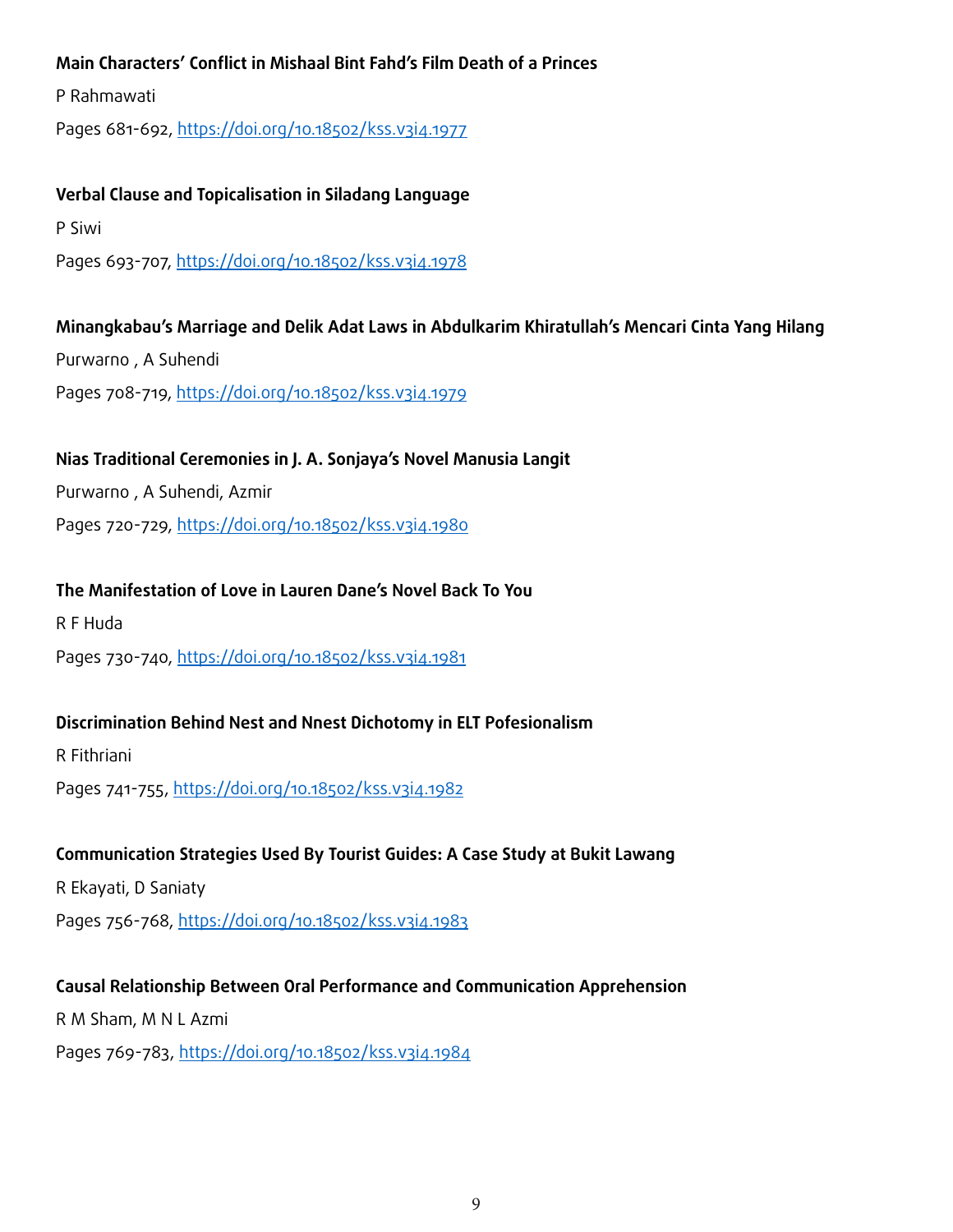## **The Characters' Solicitude in Tere Liye's Novel Negeri Di Ujung Tanduk**

S Hariani, Pardi , A Siregar, Asnani Pages 784-797, https://doi.org/10.18502/kss.v3i4.1985

## **Language Style Used in Brajamusti's Film Tanah Surga Katanya**

Saleh

Pages 798-805, https://doi.org/10.18502/kss.v3i4.1986

## **Promoting Hots and Better Literacy for EFL Students Through the Cognitively Challenging Reading Material**

S E Sinambela, A Saragih

Pages 806-815, https://doi.org/10.18502/kss.v3i4.1987

## **Components of Love in Ika Natassa's Novel Critical Eleven**

S R Munthe

Pages 816-824, https://doi.org/10.18502/kss.v3i4.1988

## **Intrapersonal Conflict in Arumie's Novel Tahajud Cinta Di Kota Newyork**

S R Ariyani

Pages 825-833, https://doi.org/10.18502/kss.v3i4.1989

## **The Causes and Effects of Anger in Linda Howard's Novel Death Angel**

S Chairani

Pages 834-842, https://doi.org/10.18502/kss.v3i4.1990

## **Using Storytelling Technique to Improve Karonese and English Language Learning at Students' Sunday School at Gereja Batak Karo Protestan (GBKP)**

S N Tarigan

Pages 843-850, https://doi.org/10.18502/kss.v3i4.1991

## **Joseph Campbell's Monomyth in Agatha Christie's Novel Murder on the Orient Express**

S R Wahyuni

Pages 851-863, https://doi.org/10.18502/kss.v3i4.1992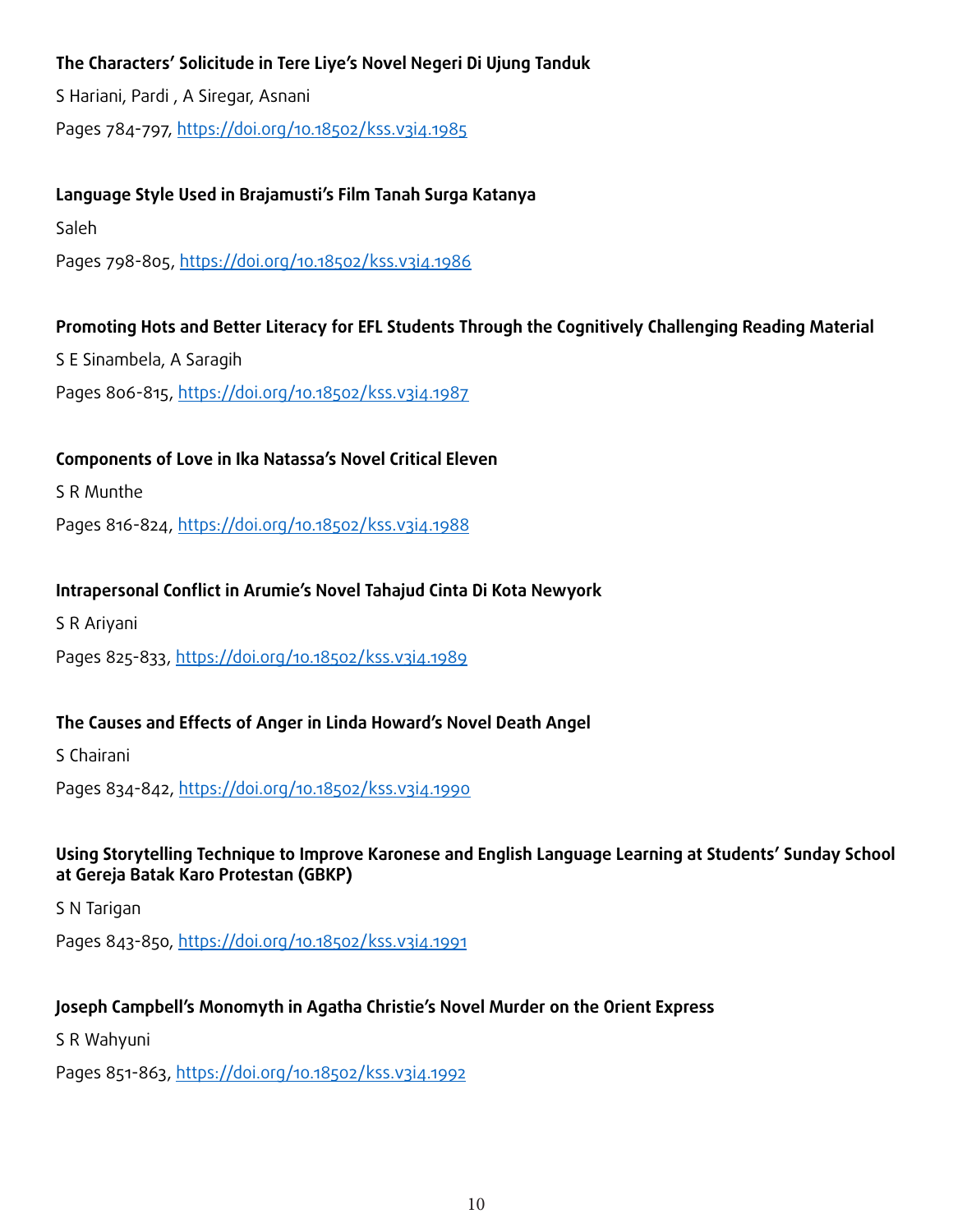## **The Spiritual States (Ahwal) in the Rubaiyat of Omar Khayyam**

S Wulan, D Pratiwy

Pages 864-877, https://doi.org/10.18502/kss.v3i4.1993

## **The Tradition of Manjapuik Marapulai in Minangkabau Culture**

S Tanjung, T S Sinar, I Nasution, M Takari Pages 878-890, https://doi.org/10.18502/kss.v3i4.1994

## **The Perception of Learning English By Undergraduate Students**

S Ekalestari, M N L Azmi, F Putri Pages 891-903, https://doi.org/10.18502/kss.v3i4.1995

## **Silence and Politeness in Nias Island**

S S Gulo, W A Pinim

Pages 904-910, https://doi.org/10.18502/kss.v3i4.1996

## **Humanistic Personality in Andrea Hirata's Novel Padang Bulan**

T Lefia

Pages 911-918, https://doi.org/10.18502/kss.v3i4.1997

## **Psychological Problems in Nassim Nicholas Taleb's Novel The Black Swan**

U D Cahya

Pages 919-924, https://doi.org/10.18502/kss.v3i4.1998

## **Affability in Abdulkarim Khiratullah's Novel Mencari Cinta Yang Hilang**

Verawati

Pages 925-933, https://doi.org/10.18502/kss.v3i4.1999

## **Proper Name Themes: A Realization of Harmony Between Human, Languages, and Nature**

W Sahayu, P Sukoco

Pages 934-941, https://doi.org/10.18502/kss.v3i4.2000